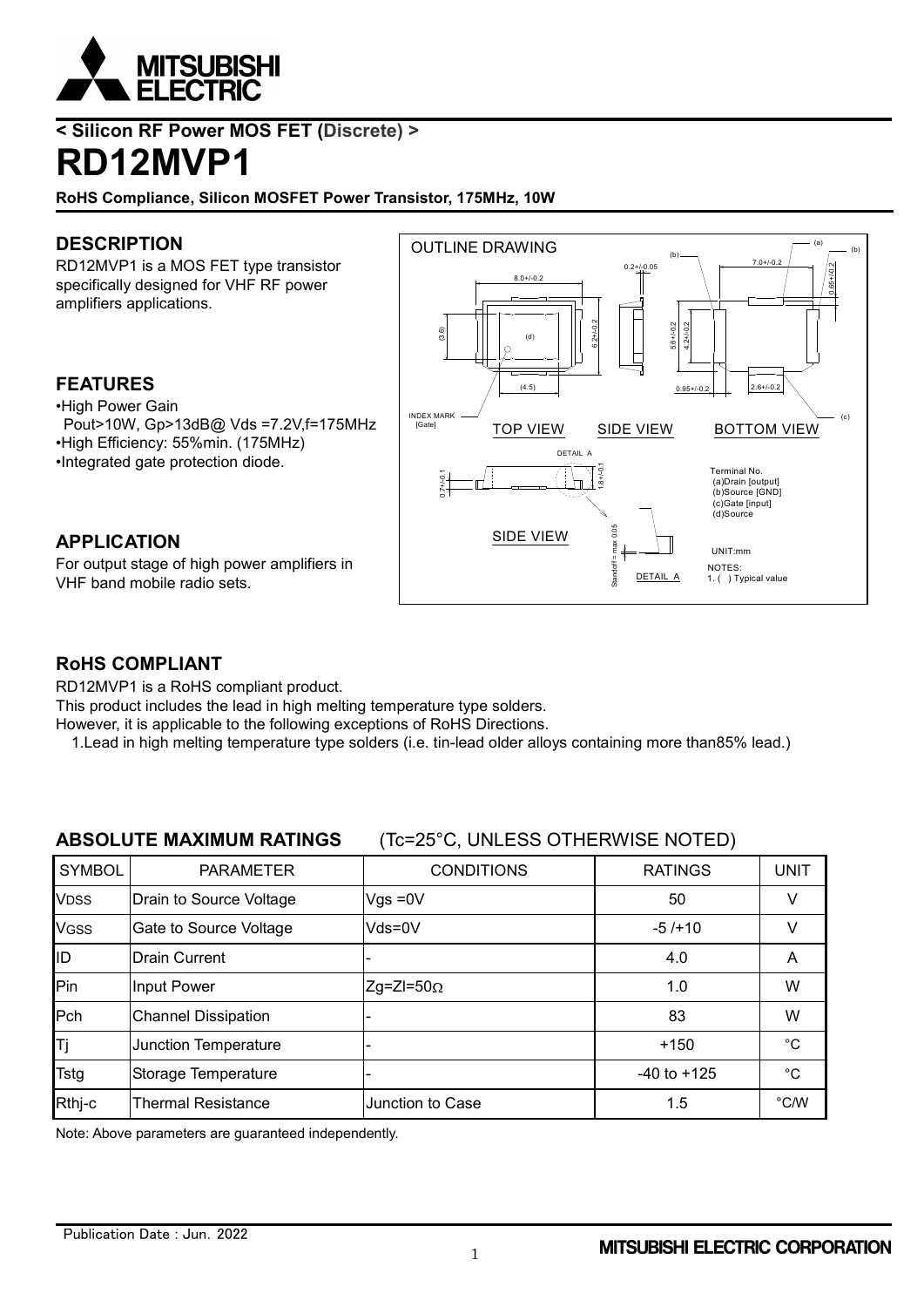#### **ELECTRICAL CHARACTERISTICS** (Tc=25°C, UNLESS OTHERWISE NOTED)

| <b>SYMBOL</b>         | <b>PARAMETER</b>                                  | <b>CONDITIONS</b>                    | <b>LIMITS</b> |                |      | <b>UNIT</b> |
|-----------------------|---------------------------------------------------|--------------------------------------|---------------|----------------|------|-------------|
|                       |                                                   |                                      | MIN.          | TYP.           | MAX. |             |
| <b>IDSS</b>           | Zero Gate Voltage Drain Current Vds =17V, Vgs =0V |                                      |               |                | 10   | uA          |
| lgss                  | Gate to Source Leak Current                       | Vgs=10V, Vds =0V                     |               | $\blacksquare$ | 1.0  | uA          |
| <b>V<sub>TH</sub></b> | Vds=12V, Ids=1mA<br>Gate Threshold Voltage        |                                      | 1.8           | $\blacksquare$ | 4.4  | V           |
| Pout                  | <b>Output Power</b><br>$ f=175$ MHz, Vds =7.2V    |                                      | 10            | 12             |      | W           |
| ηD                    | $ Pin=0.5W, Idq=1.0A$<br>Drain Efficiency         |                                      | 55            | 57             |      | $\%$        |
| <b>VSWRT</b>          | Load VSWR tolerance                               | Vds=9.5V,Po=10W(Pin Control)         | No destroy    |                |      |             |
|                       |                                                   | $ f=175$ MHz,Idq=1.0A,Zg=50 $\Omega$ |               |                |      |             |
|                       |                                                   | Load VSWR=20:1(All Phase)            |               |                |      |             |

Note: Above parameters, ratings, limits and conditions are subject to change.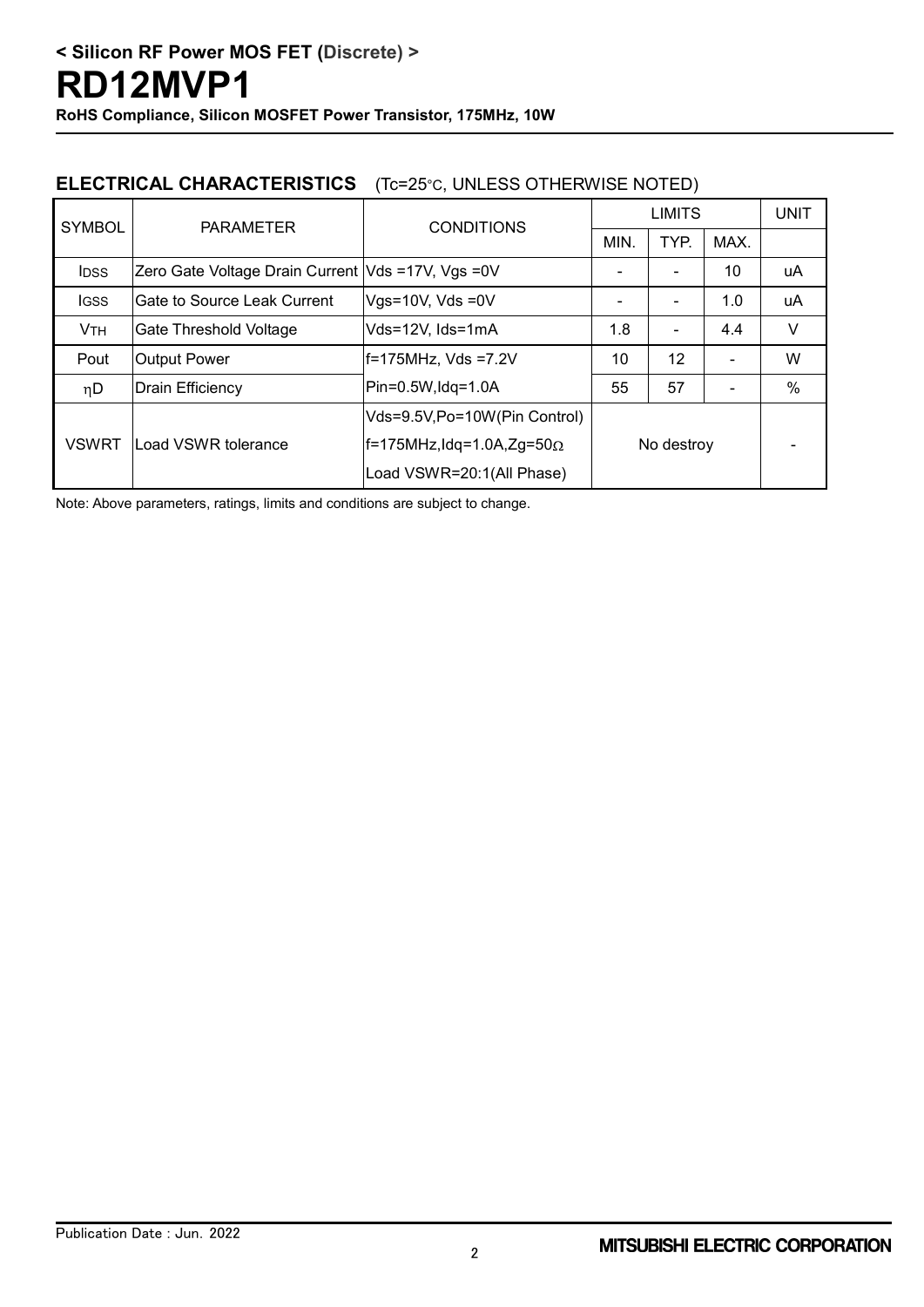#### **TYPICAL CHARACTERISTICS**



Vds VS. Ciss CHARACTERISTICS









Vds VS. Coss CHARACTERISTICS

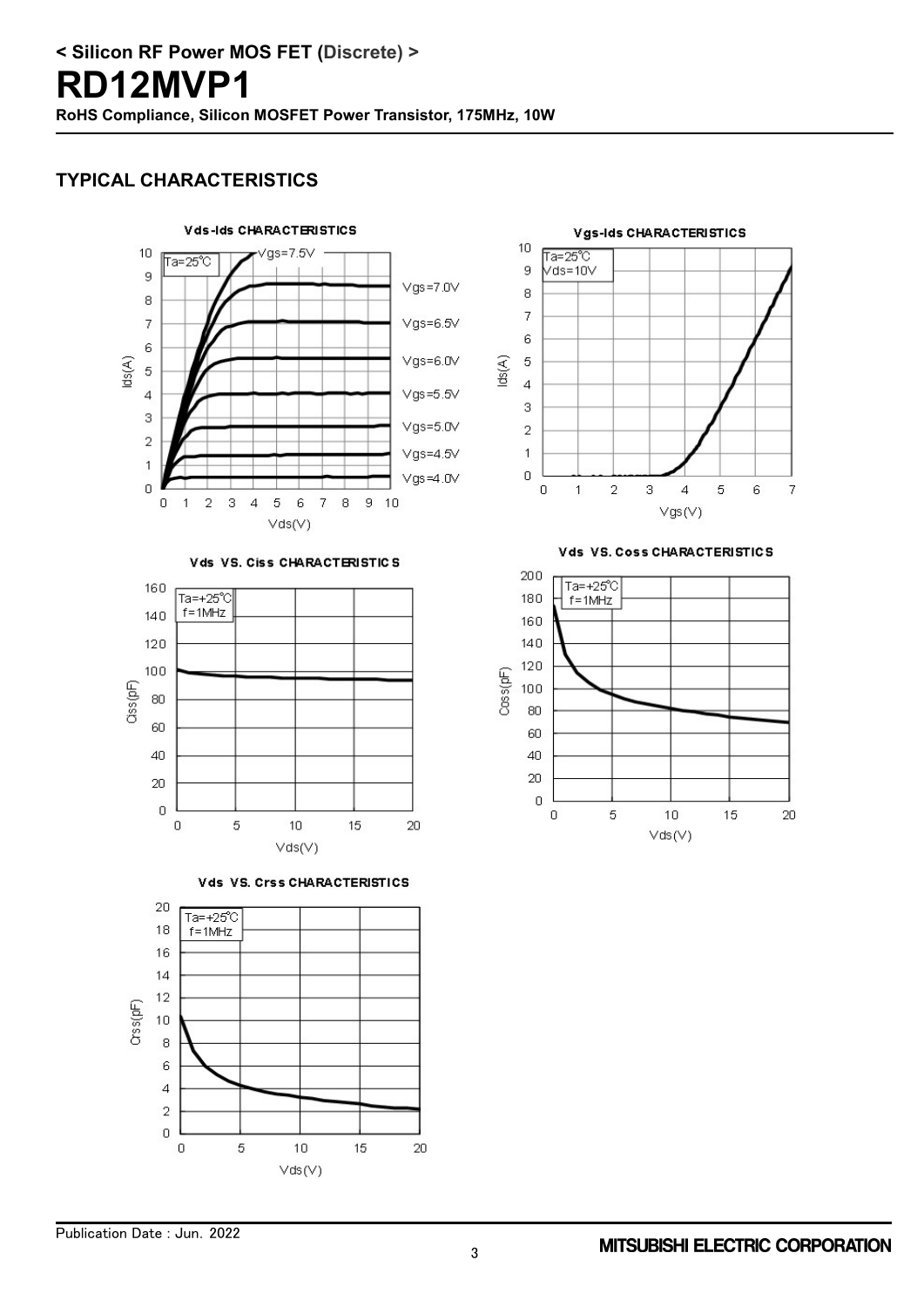#### **TYPICAL CHARACTERISTICS**





**Vds-Po CHARACTERISTICS @f=175MHz**

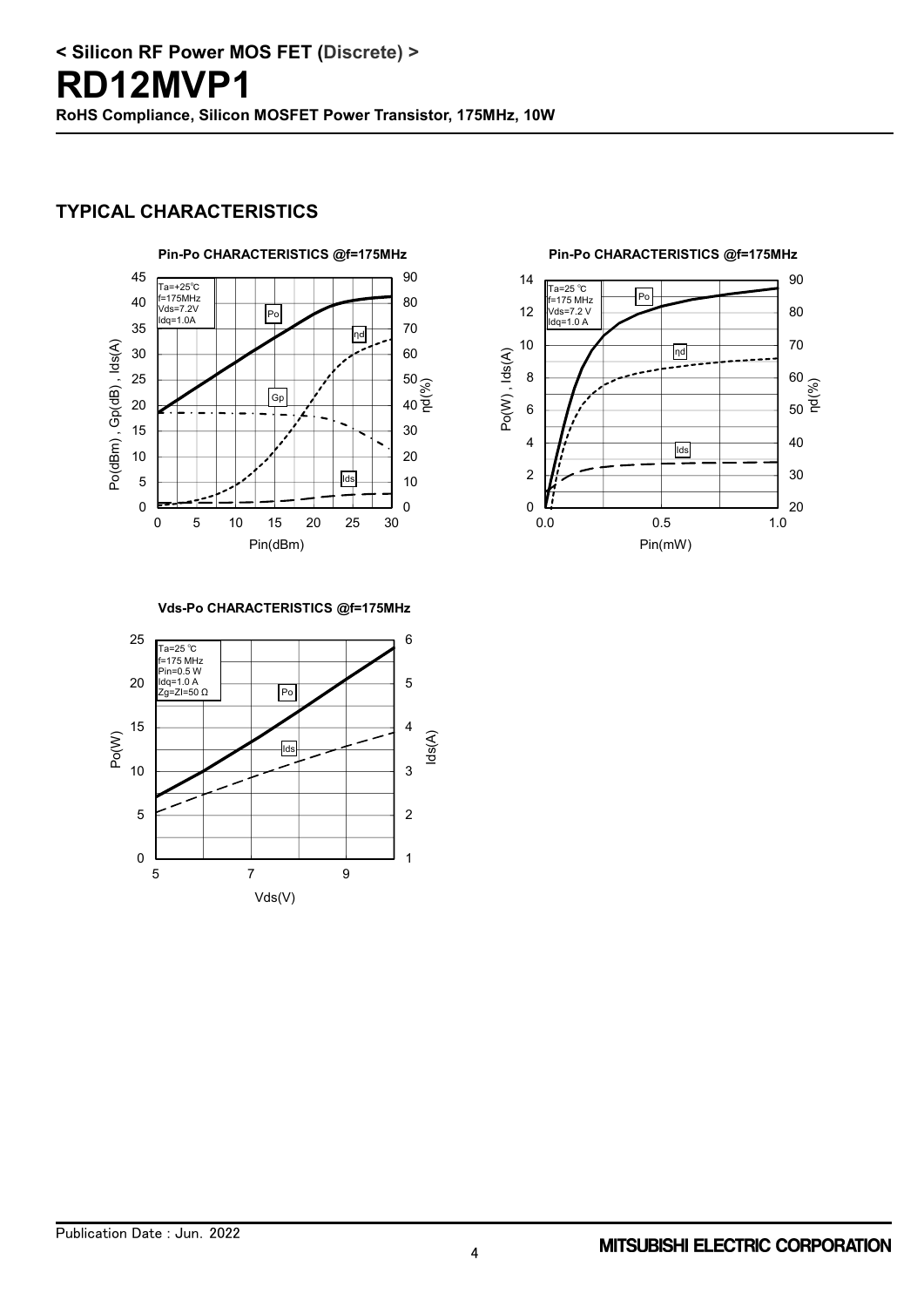#### **TEST CIRCUIT (f=175MHz)**



Note:Boad material Glass-Epoxy substrate Micro strip line width=1.3mm/50 Ω、er:4.8、t=0.8mm W:Line width=1.0mm

L:Enameled Wire

L1:4Turns、D:0.43mm、φ1.66mm(outside diameter) L2:6Turns、D:0.43mm、φ2.46mm(outside diameter) C1,C2:2200pF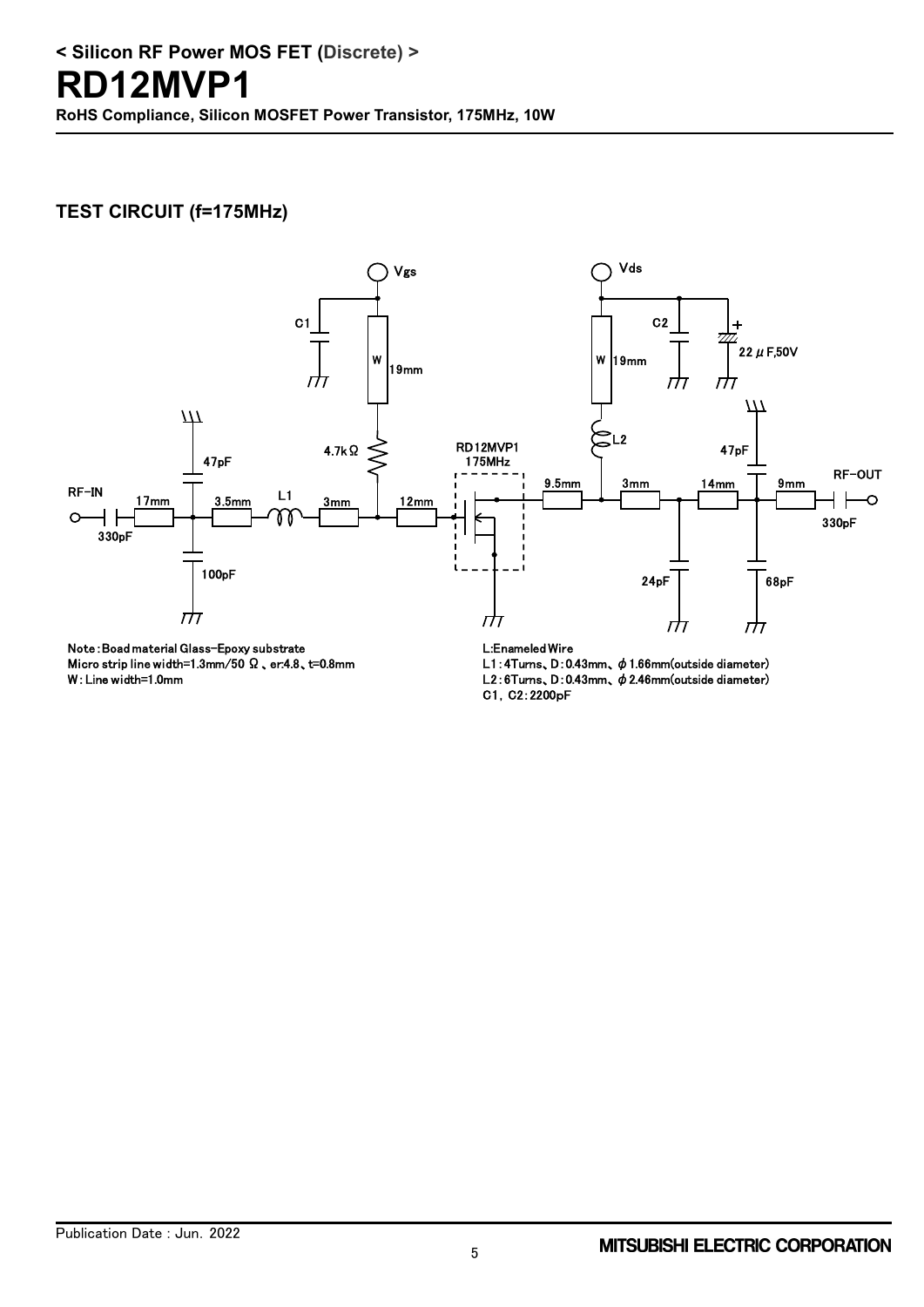| RVIZMVE I<br>$3$ -PANAMLILN(VUS-7.2V,1US-300111A) |                 |          |        |       |                 |         |                 |          |
|---------------------------------------------------|-----------------|----------|--------|-------|-----------------|---------|-----------------|----------|
| Freq.                                             | S <sub>11</sub> |          | S21    |       | S <sub>12</sub> |         | S <sub>22</sub> |          |
| [MHz]                                             | (mag)           | (ang)    | (mag)  | (ang) | (mag)           | (ang)   | (mag)           | (ang)    |
| 50                                                | 0.734           | $-156.2$ | 17.210 | 81.3  | 0.017           | $-5.3$  | 0.703           | $-154.8$ |
| 100                                               | 0.782           | $-162.8$ | 7.872  | 63.1  | 0.015           | $-19.1$ | 0.760           | $-160.9$ |
| 150                                               | 0.831           | $-165.7$ | 4.620  | 50.3  | 0.011           | $-26.3$ | 0.819           | $-163.7$ |
| 200                                               | 0.871           | $-168.1$ | 3.017  | 40.6  | 0.008           | $-28.2$ | 0.864           | $-166.2$ |
| 250                                               | 0.897           | $-170.2$ | 2.106  | 33.3  | 0.005           | $-19.8$ | 0.896           | $-168.4$ |
| 300                                               | 0.917           | $-172.1$ | 1.545  | 27.6  | 0.004           | 4.5     | 0.918           | $-170.3$ |
| 350                                               | 0.930           | $-173.7$ | 1.180  | 23.2  | 0.004           | 42.4    | 0.934           | $-172.0$ |
| 400                                               | 0.940           | $-175.1$ | 0.929  | 19.4  | 0.005           | 67.8    | 0.945           | $-173.5$ |
| 450                                               | 0.947           | $-176.4$ | 0.747  | 16.3  | 0.007           | 76.6    | 0.953           | $-174.8$ |
| 500                                               | 0.951           | $-177.6$ | 0.614  | 13.8  | 0.009           | 81.7    | 0.959           | $-175.8$ |
| 550                                               | 0.955           | $-178.6$ | 0.513  | 11.8  | 0.011           | 84.1    | 0.963           | $-176.9$ |
| 600                                               | 0.958           | $-179.5$ | 0.436  | 10.2  | 0.013           | 84.9    | 0.966           | $-177.8$ |
| 650                                               | 0.961           | 179.7    | 0.374  | 8.8   | 0.015           | 85.0    | 0.969           | $-178.6$ |
| 700                                               | 0.962           | 178.8    | 0.326  | 7.4   | 0.017           | 85.0    | 0.971           | $-179.4$ |
| 750                                               | 0.963           | 178.1    | 0.285  | 6.9   | 0.019           | 84.8    | 0.972           | 179.8    |
| 800                                               | 0.965           | 177.4    | 0.252  | 5.9   | 0.021           | 84.8    | 0.974           | 179.2    |
| 850                                               | 0.965           | 176.7    | 0.224  | 5.8   | 0.023           | 84.3    | 0.973           | 178.6    |
| 900                                               | 0.965           | 176.1    | 0.200  | 6.0   | 0.025           | 83.9    | 0.975           | 178.0    |
| 950                                               | 0.966           | 175.5    | 0.182  | 5.9   | 0.027           | 83.3    | 0.975           | 177.4    |
| 1000                                              | 0.966           | 174.9    | 0.166  | 6.2   | 0.030           | 82.7    | 0.974           | 176.9    |

#### **RD12MVP1 S-PARAMETER(Vds=7.2V,Ids=500mA)**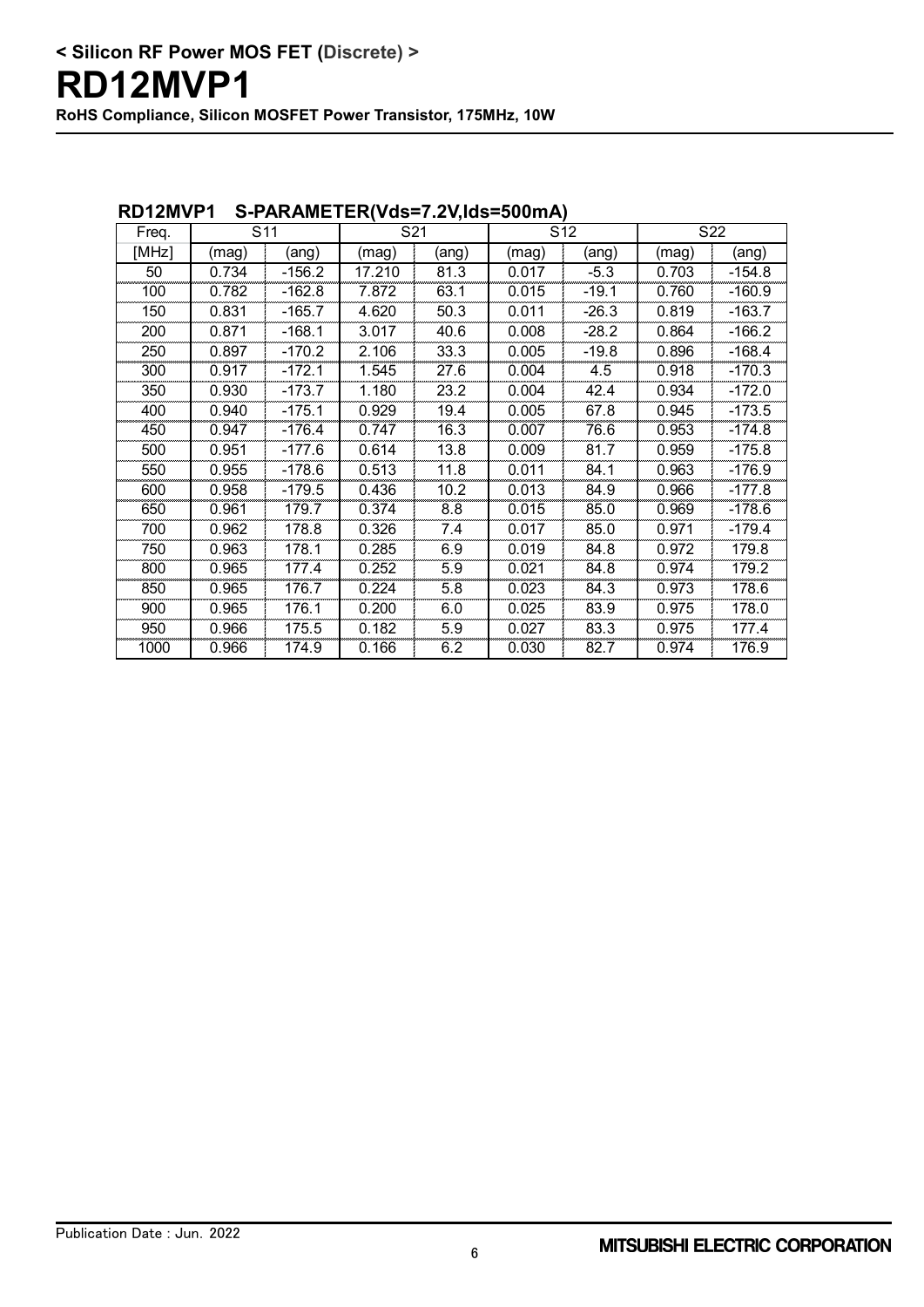## **RD12MVP1**

**RoHS Compliance, Silicon MOSFET Power Transistor, 175MHz, 10W**

#### **ATTENTION:**

- 1.High Temperature ; This product might have a heat generation while operation,Please take notice that have a possibility to receive a burn to touch the operating product directly or touch the product until cold after switch off. At the near the product,do not place the combustible material that have possibilities to arise the fire.
- 2.Generation of High Frequency Power : This product generate a high frequency power. Please take notice that do not leakage the unnecessary electric wave and use this products without cause damage for human and property per normal operation.
- 3.Before use; Before use the product,Please design the equipment in consideration of the risk for human and electric wave obstacle for equipment.

#### **PRECAUTIONS FOR THE USE OF MITSUBISHI SILICON RF POWER DEVICES:**

- 1. The specifications of mention are not guarantee values in this data sheet. Please confirm additional details regarding operation of these products from the formal specification sheet. For copies of the formal specification sheets, please contact one of our sales offices.
- 2.RA series products (RF power amplifier modules) and RD series products (RF power transistors) are designed for consumer mobile communication terminals and were not specifically designed for use in other applications. In particular, while these products are highly reliable for their designed purpose, they are not manufactured under a quality assurance testing protocol that is sufficient to guarantee the level of reliability typically deemed necessary for critical communications elements and In the application, which is base station applications and fixed station applications that operate with long term continuous transmission and a higher on-off frequency during transmitting, please consider the derating, the redundancy system, appropriate setting of the maintain period and others as needed. For the reliability report which is described about predicted operating life time of Mitsubishi Silicon RF Products , please contact Mitsubishi Electric Corporation or an authorized Mitsubishi Semiconductor product distributor.
- 3. RD series products use MOSFET semiconductor technology. They are sensitive to ESD voltage therefore appropriate ESD precautions are required.
- 4. In the case of use in below than recommended frequency, there is possibility to occur that the device is deteriorated or destroyed due to the RF-swing exceed the breakdown voltage.
- 5. In order to maximize reliability of the equipment, it is better to keep the devices temperature low. It is recommended to utilize a sufficient sized heat-sink in conjunction with other cooling methods as needed (fan, etc.) to keep the channel temperature for RD series products lower than 120deg/C(in case of Tchmax=150deg/C) ,140deg/C(in case of Tchmax=175deg/C) under standard conditions.
- 6. Do not use the device at the exceeded the maximum rating condition. In case of plastic molded devices, the exceeded maximum rating condition may cause blowout, smoldering or catch fire of the molding resin due to extreme short current flow between the drain and the source of the device. These results causes in fire or injury.
- 7. For specific precautions regarding assembly of these products into the equipment, please refer to the supplementary items in the specification sheet.
- 8. Warranty for the product is void if the products protective cap (lid) is removed or if the product is modified in any way from it's original form.
- 9. For additional "Safety first" in your circuit design and notes regarding the materials, please refer the last page of this data sheet.